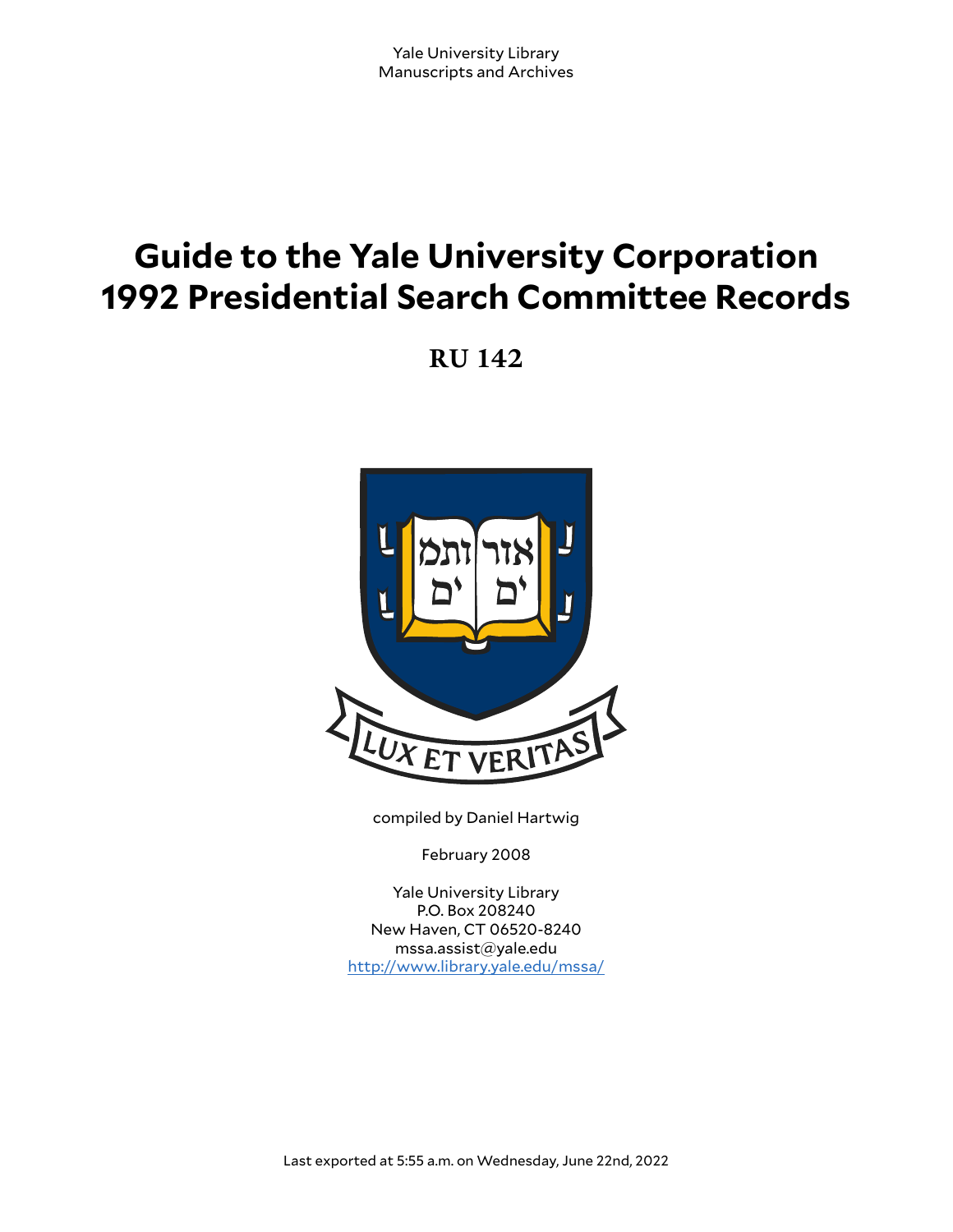# **Table of Contents**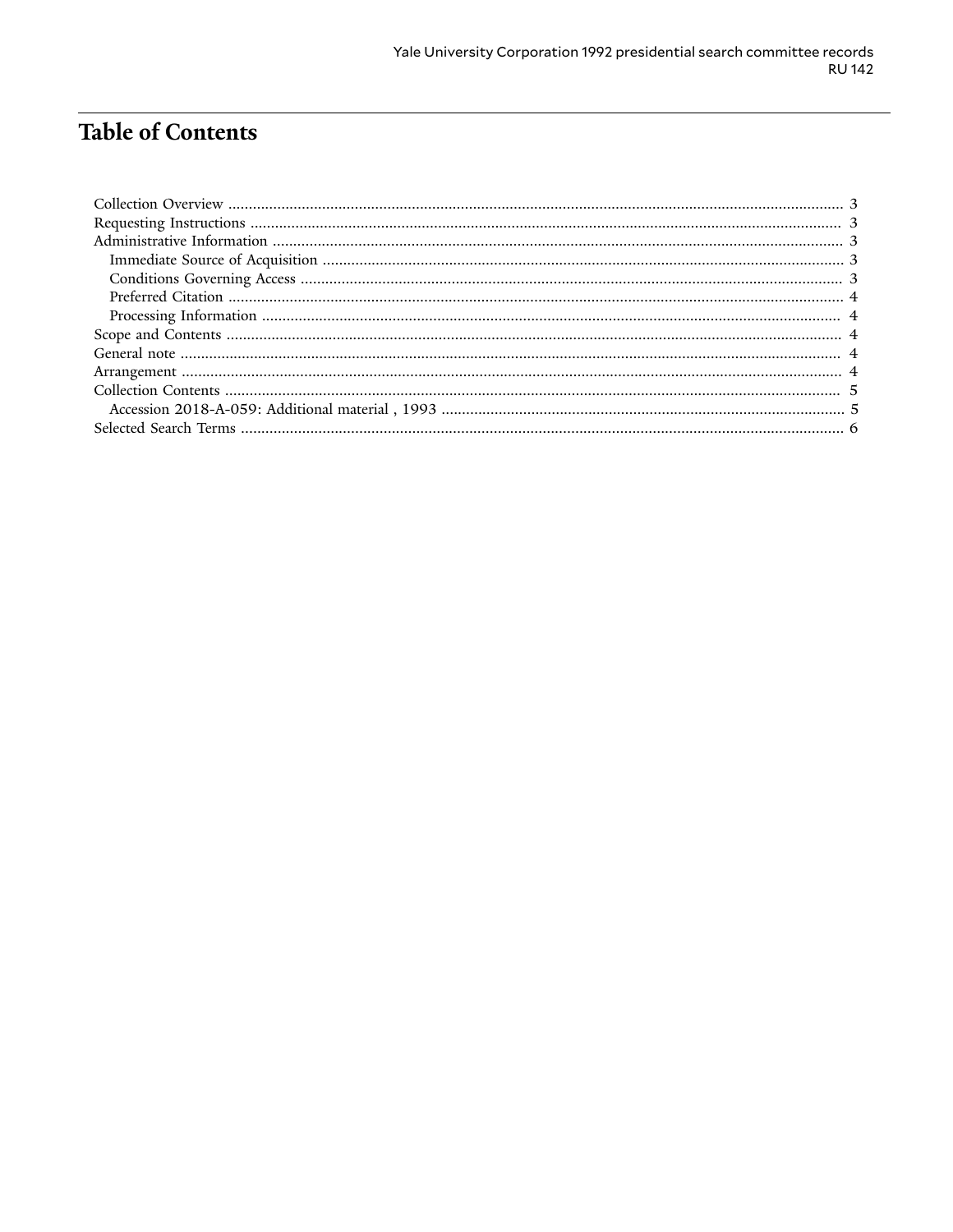## <span id="page-2-0"></span>**Collection Overview**

|                                              | <b>REPOSITORY:</b> Manuscripts and Archives<br><b>Yale University Library</b><br>P.O. Box 208240<br>New Haven, CT 06520-8240<br>msa. assist@yale.edu<br>http://www.library.yale.edu/mssa/ |
|----------------------------------------------|-------------------------------------------------------------------------------------------------------------------------------------------------------------------------------------------|
| <b>CALL NUMBER: RU142</b>                    |                                                                                                                                                                                           |
|                                              | <b>CREATOR:</b> Yale Corporation                                                                                                                                                          |
|                                              | <b>TITLE:</b> Yale University Corporation 1992 presidential search committee records                                                                                                      |
|                                              | <b>DATES: 1992-1993</b>                                                                                                                                                                   |
| <b>PHYSICAL DESCRIPTION: 7.2 linear feet</b> |                                                                                                                                                                                           |
| <b>LANGUAGE: English</b>                     |                                                                                                                                                                                           |
|                                              | <b>SUMMARY:</b> The records consist of materials from Yale's 1992 presidential search.                                                                                                    |
|                                              | <b>ONLINE FINDING AID:</b> To cite or bookmark this finding aid, please use the following link: https://<br>hdl.handle.net/10079/fa/mssa.ru.0142                                          |

## <span id="page-2-1"></span>**Requesting Instructions**

To request items from this collection for use in the Manuscripts and Archives reading room, please use the request links in the HTML version of this finding aid, available at [https://hdl.handle.net/10079/fa/](https://hdl.handle.net/10079/fa/mssa.ru.0142) [mssa.ru.0142.](https://hdl.handle.net/10079/fa/mssa.ru.0142)

To order reproductions from this collection, please go to [http://www.library.yale.edu/mssa/](http://www.library.yale.edu/mssa/ifr_copy_order.html) [ifr\\_copy\\_order.html.](http://www.library.yale.edu/mssa/ifr_copy_order.html) The information you will need to submit an order includes: the collection call number, collection title, series or accession number, box number, and folder number or name.

Key to the container abbreviations used in the PDF finding aid:

b. box

f. folder

# <span id="page-2-2"></span>**Administrative Information**

## <span id="page-2-3"></span>**Immediate Source of Acquisition**

The records were transferred from the President's Office, 1993, 1995, 2016 and 2018.

## <span id="page-2-4"></span>**Conditions Governing Access**

Access to the records is restricted. See Collection Contents for details.

Some records in this finding aid have been redacted, as they include student names, donor names, and other restricted data. These records will not appear in the published finding aid.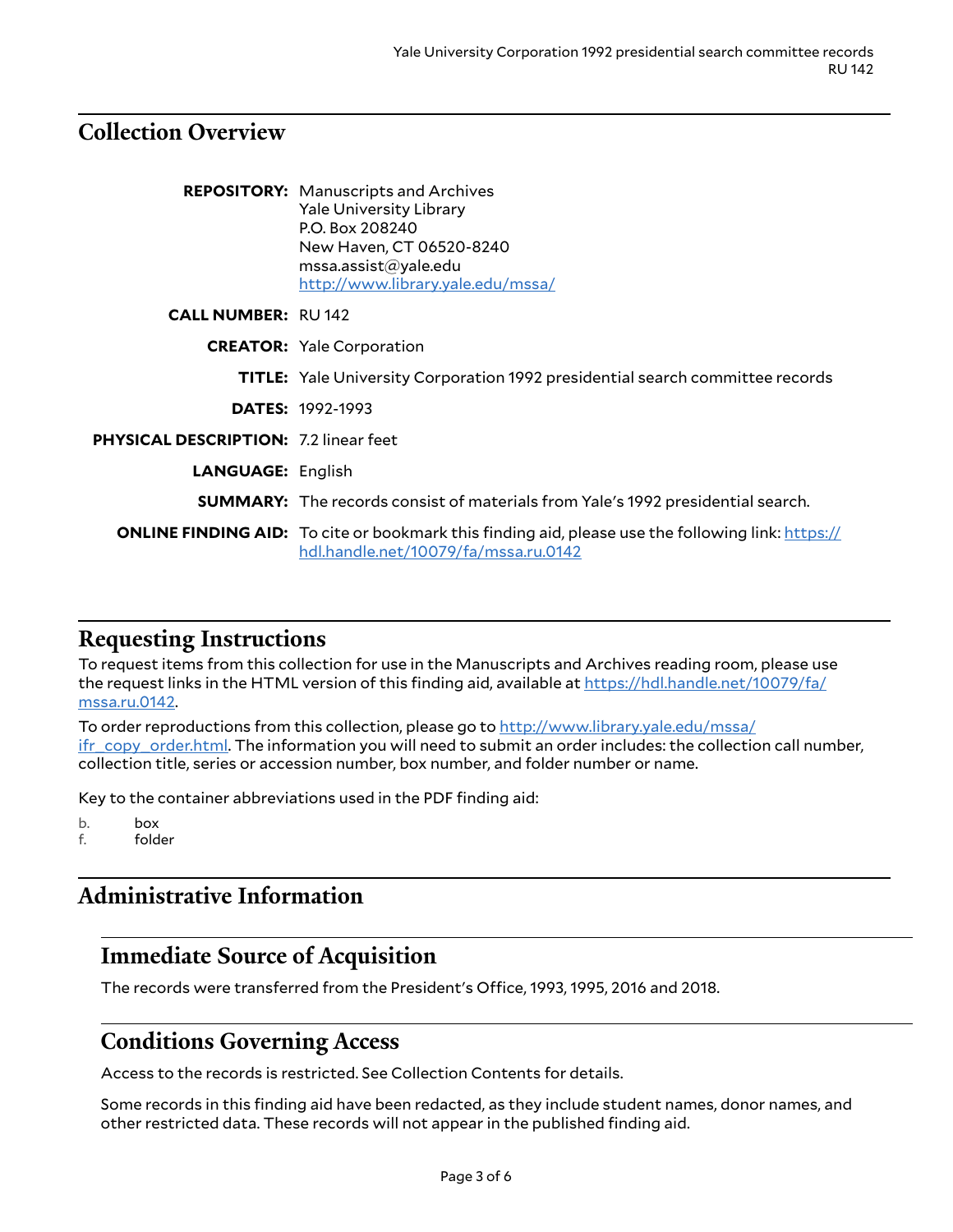# <span id="page-3-0"></span>**Preferred Citation**

Yale University Corporation 1992 Presidential Search Committee Records (RU 142). Manuscripts and Archives, Yale University Library.

## <span id="page-3-1"></span>**Processing Information**

Yale University records are arranged and described at the accession level by the creating office. The University Archives creates collection level descriptive records, but typically does no further arrangement and description at the accession level.

# <span id="page-3-2"></span>**Scope and Contents**

The records consist of materials from Yale's 1992 presidential search.

## <span id="page-3-3"></span>**General note**

Forms part of Yale Record Group 1-B (YRG 1-B), Records of Corporation committees.

## <span id="page-3-4"></span>**Arrangement**

The records are arranged by accession.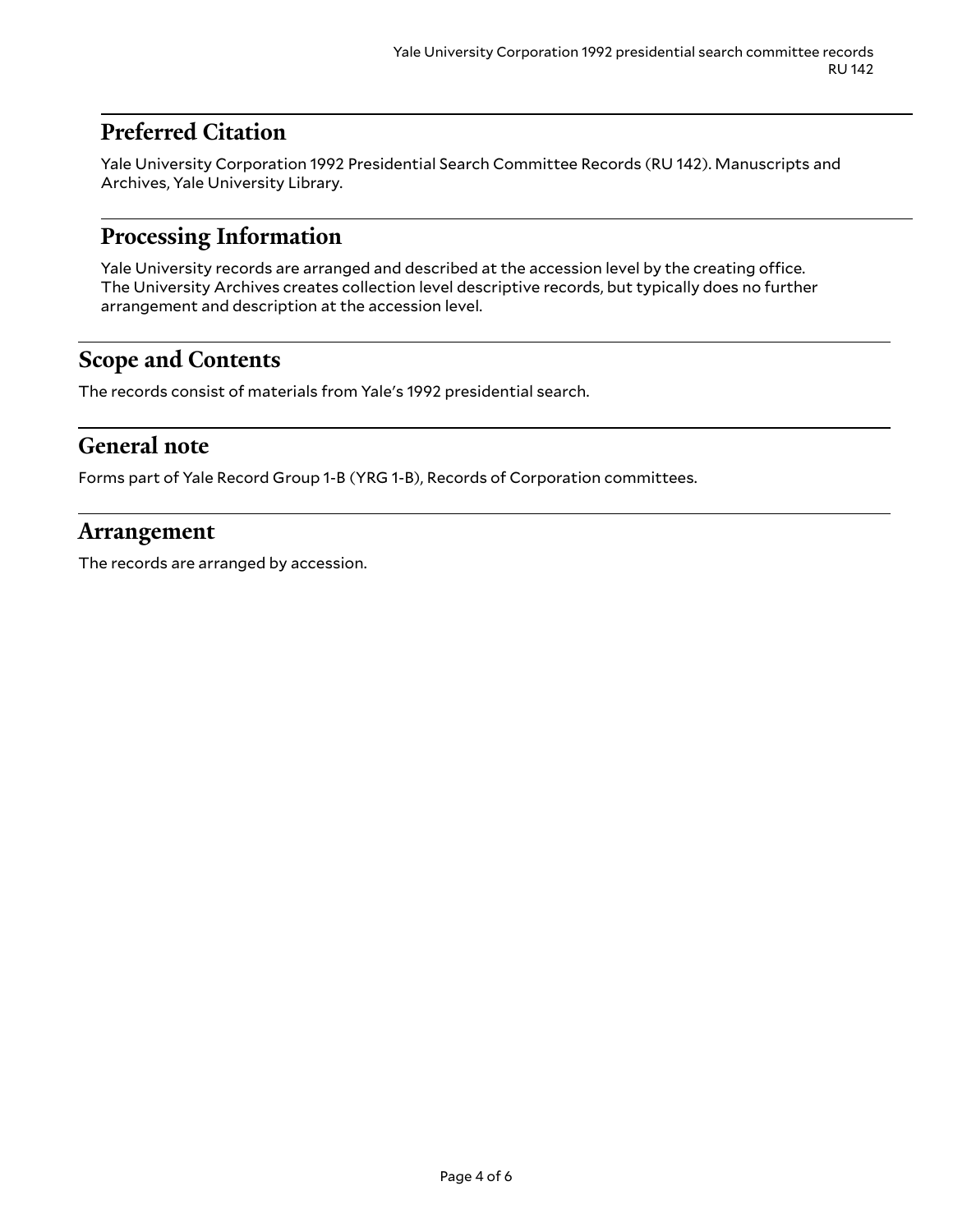#### RU 142

# <span id="page-4-0"></span>**Collection Contents Accession 2018-A-059: Additional material , 1993**

<span id="page-4-1"></span>Restricted until January 1, 2044.

| b.1          | Summary of interview responses              | 1993 |
|--------------|---------------------------------------------|------|
| b. 1. f. 2-4 | Report of the Presidential Search Committee | 1993 |